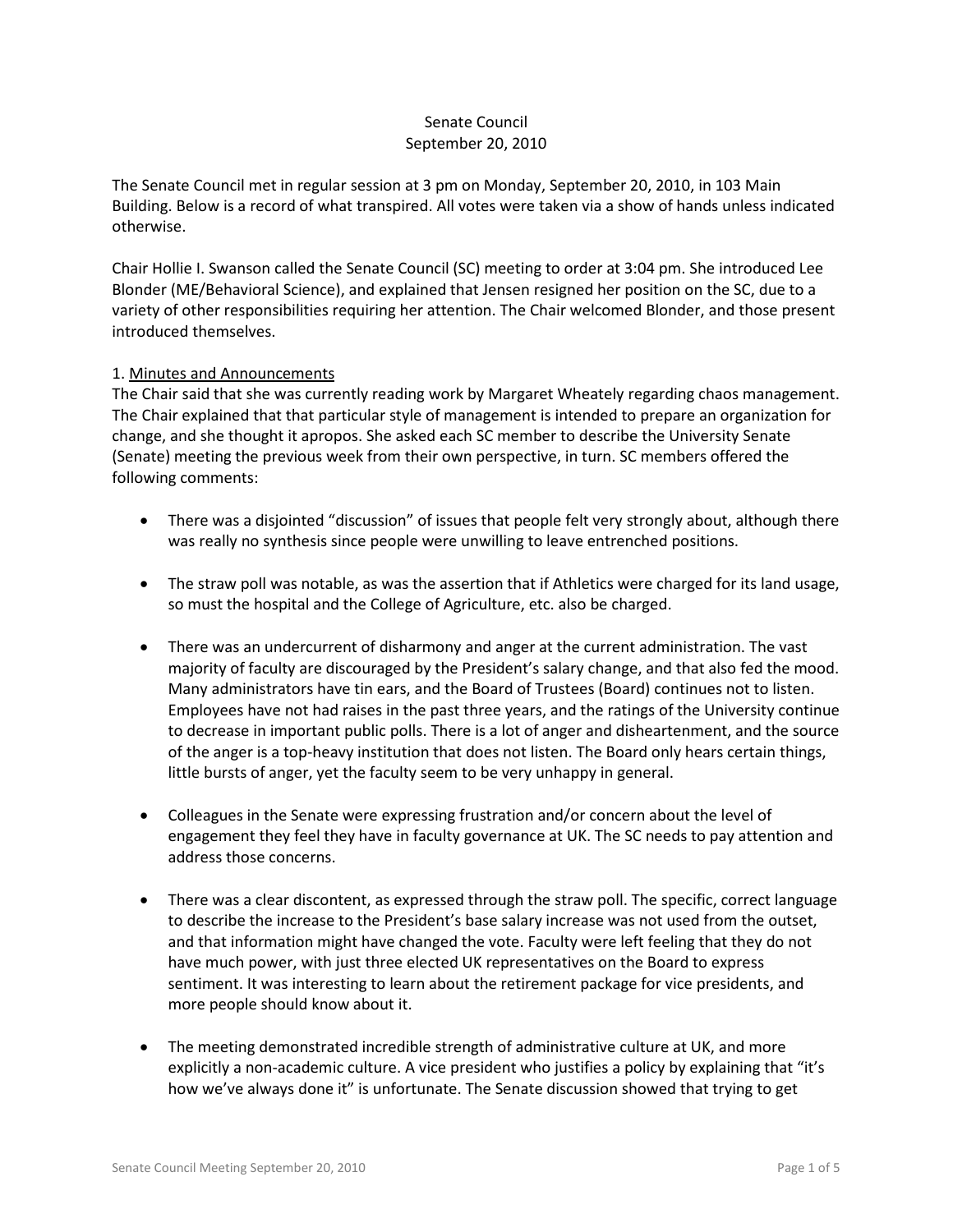significant data from even readily available data is like pulling teeth. The tone of the meeting was rebellious.

The Chair said that the Parliamentarian, Catherine Seago, recognized afterward that straw polls are not permissible according to Robert's Rules of Order. The Chair opined that it was an important action, even if it was, technically, unproductive. Randall said that when he spoke with Vice President for Institutional Research, Planning and Effectiveness Connie Ray, he thought she said that UK was not out of line with regard to its number of administrative positions. SC members wanted more information about that question **[AI]**.

SC members then discussed the SC's input into the presidential evaluation, and discussion turned to the spring evaluation of President Todd, led by the SC (and independent of the Board's evaluation timeline). Grossman suggested that the evaluation be sent to all Board members, not just the Board Chair **[AI]**. In addition, since the narrative evaluation information will be independent of the Board's request, it can be shared with others. Specific scores for the Board's evaluation of President Todd can be created and sent to the Board privately **[AI]**. After additional discussion, SC members asked about inviting the Board Chair to a SC meeting **[AI]**.

The Chair recalled that she had sent out information regarding a proposed change within the College of Medicine so that 80% of faculty will be in the clinical title series. She said she would discuss it with Provost Subbaswamy in her upcoming meeting with him.

The College of Health Sciences is in the process of eliminating a division and reorganizing, and the Chair said that the process bore watching. She and the chair of the Senate's Rules and Elections Committee, Davy Jones, were involved in the process to ensure the appropriate channels and processes are followed.

The last announcement pertained to the presidential search committee – the Chair explained that the nominating round would involve only elected faculty senators, and run from this coming Friday through Wednesday. The voting round, involving the entire campus, will run from October  $4 - 8$ . The committee will be formally composed early the following week.

2. Academic Readiness Program – Associate Provost for Undergraduate Education Mike Mullen The Chair asked Associate Provost for Undergraduate Education Mike Mullen to offer information about the Academic Readiness Program, which he did. Afterwards, Guest Mullen answered questions from SC members.

## 3. Graduation Writing Requirement

Mullen shared information about the Graduation Writing Requirement (GWR). He said that groups have been talking about the specific GWR requirements for courses, to see about better adapting writing intensive courses into majors. He explained that the current requirements prohibited certain types of disciplinary writing styles.

## 4. Old Business

a. Action Items: Kelly reported on discussions he and Grossman had with individuals across campus, regarding action item number four ("Establish ad hoc committee to identify a faculty member with legal expertise who can advise the SC on various matters. (7/14/10)"). The feedback received was that from the perspective of the Legal Office, it was not a good idea. There is a regulation that says there should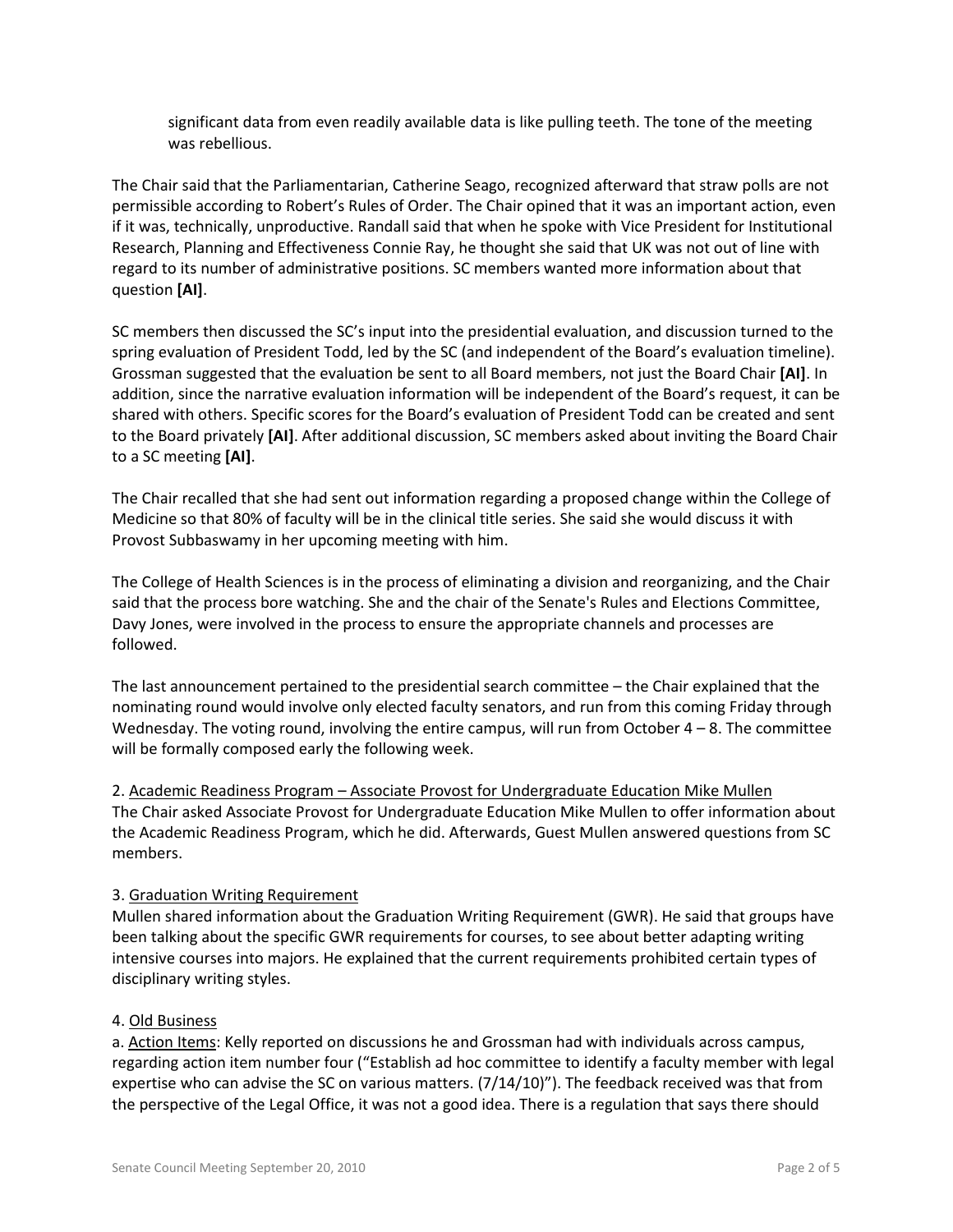not be any faculty taking legal positions that are contrary to the broader legal position of the University. Grossman agreed with Kelly's summation, and added that part of the problem might have been a misguided perception that the SC was interested in engaging in litigation. There were also issues pertaining to officially providing legal guidance, as well as Distribution of Effort (DOE) percentages. It was determined that the issue had been properly dealt with, and was completed **[AI]**.

## b. Discussion on Vetting Process for Proposed Changes to *Governing Regulations VII*:

Provost's Liaison Greissman explained the reasoning behind the proposed timeline for vetting the proposed changes to *Governing Regulations VII* ("University Organization"). There was extensive discussion, including comments about a possible first and second reading for the University Senate (Senate); the ramifications of that possibility on the timing of presentation during Board meetings; how the Senate will be responsible for approving some aspects of the proposed changes, and only offering input on other aspects; and the duration of the timeline. It was accepted that the SC would review the changes far in advance of making a decision about sending the proposed changes to the Senate for formal action in February.

## 5. University Senate Absence Policy

The Chair invited Davy Jones, chair of the Senate's Rules and Elections Committee (SREC), to explain the Senate's absence policy, which he did. A brief yet lively discussion followed, with a variety of opinions and suggestions offered.

Grossman **moved** that the SC ask the Senate's Rules and Elections Committee to formulate a policy on what failure to attend Senate meetings should be, and then present that to the SC for further deliberation. Grossman clarified that the SREC could propose the current interpretation of the relevant rule(s), create an alternative, solicit the Senate for input, etc. Steiner **seconded**. There being no additional discussion, a **vote** was taken and the motion **passed** with none opposed.

## 6. SafeAssign - Patsy Carruthers & Allison Soult

Those present introduced themselves, including Patsy Carruthers (Academic Technology Group), Allison Soult (Chemistry general lab manager), Ruth Beattie (past Instructional Computing Chair, who oversaw the TurnItIn pilot), and Brett McDaniel (UK Blackboard). Guest Carruthers explained that Blackboard, already currently in use, contained a component suitable for use as plagiarism prevention software, SafeAssign (SA). Carruthers offered a brief oral presentation to SC members.

Chappell asked for clarification regarding the purpose of the presentation – he asked if the SC was being asked to decide between SA and TurnItIn (TII). Randall said that the SC made a decision in spring 2010 and recommended purchase of a site license for TII, and suggested that the SC was being asked to reverse that decision. The Chair clarified that not purchasing a site license for TII would be a substantial cost savings.

SC members were concerned that with no pilot information to reference, it was difficult to compare SA and TII. Kelly **moved** that the SC request that the Academic Computing Committee evaluate TurnItIn and SafeAssign and offer the SC a specific recommendation, including a cost-benefit analysis. Nokes **seconded**. There being no further discussion, a **vote** was taken and the motion **passed** with none opposed.

## 7. Honorary Degree Policies - Timing and Number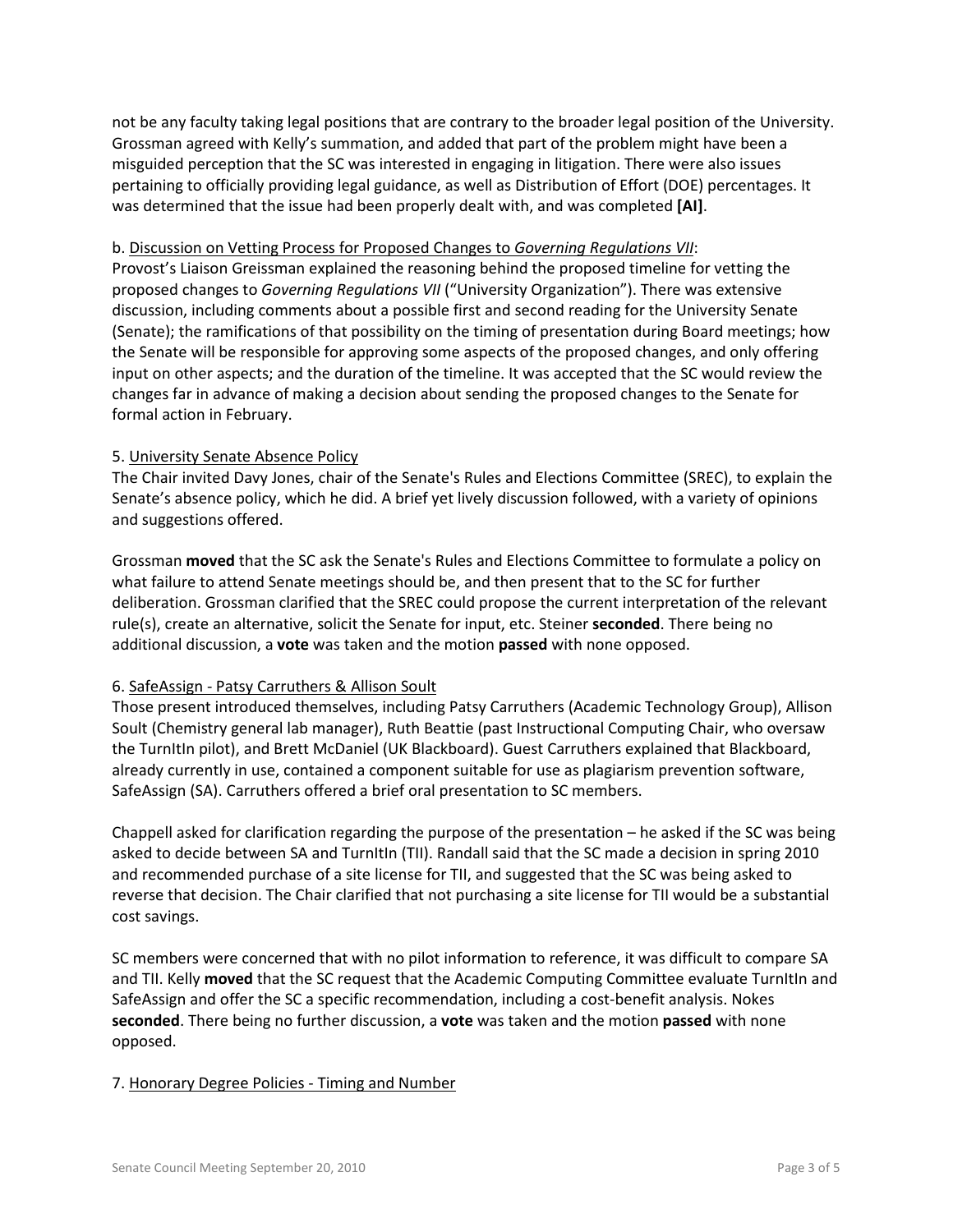Greissman referred to the Senate's spring 2010 approval of a three-year pilot (beginning in December 2010) for a winter commencement. Further, it was decided that there was not enough time to work through the practical and logistical issues involved with a December 2010 granting of honorary degrees. Greissman explained that the proposal before SC members involved allowing the granting of honorary degrees during the pilot winter commencement by suggesting a policy whereby the policy would change such that honorary degrees could be offered at various times throughout the academic year, with the number of honorees to be no more than five. He noted that SC members were given a sampling of representative institutions' polices.

Grossman **moved** that the Senate's Rules and Elections Committee take the number and timing of honorary degrees under consideration and determine if any changes should be made, and report back to the SC before the end of the fall 2010 semester. Chappell **seconded**. There being no discussion, a **vote** was taken and the motion **passed** with none opposed.

The meeting was adjourned at 5 pm.

[Action Items are part of the minutes, but placed at the end to maximize use of space.]

Respectfully submitted by Hollie I. Swanson, Senate Council Chair

SC members present: Blonder, Chappell, Grossman, Kelly, Kirk, Nokes, Peek, Randall, Steiner, Swanson and Thelin.

Invited guests present: Ruth Beattie, Patsy Carruthers, Davy Jones, Brett McDaniel, Mike Mullen, Allison Soult and Kaveh Tagavi.

Provost's Liaison present: Greissman.

Prepared by Sheila Brothers on Thursday, September 23, 2010.